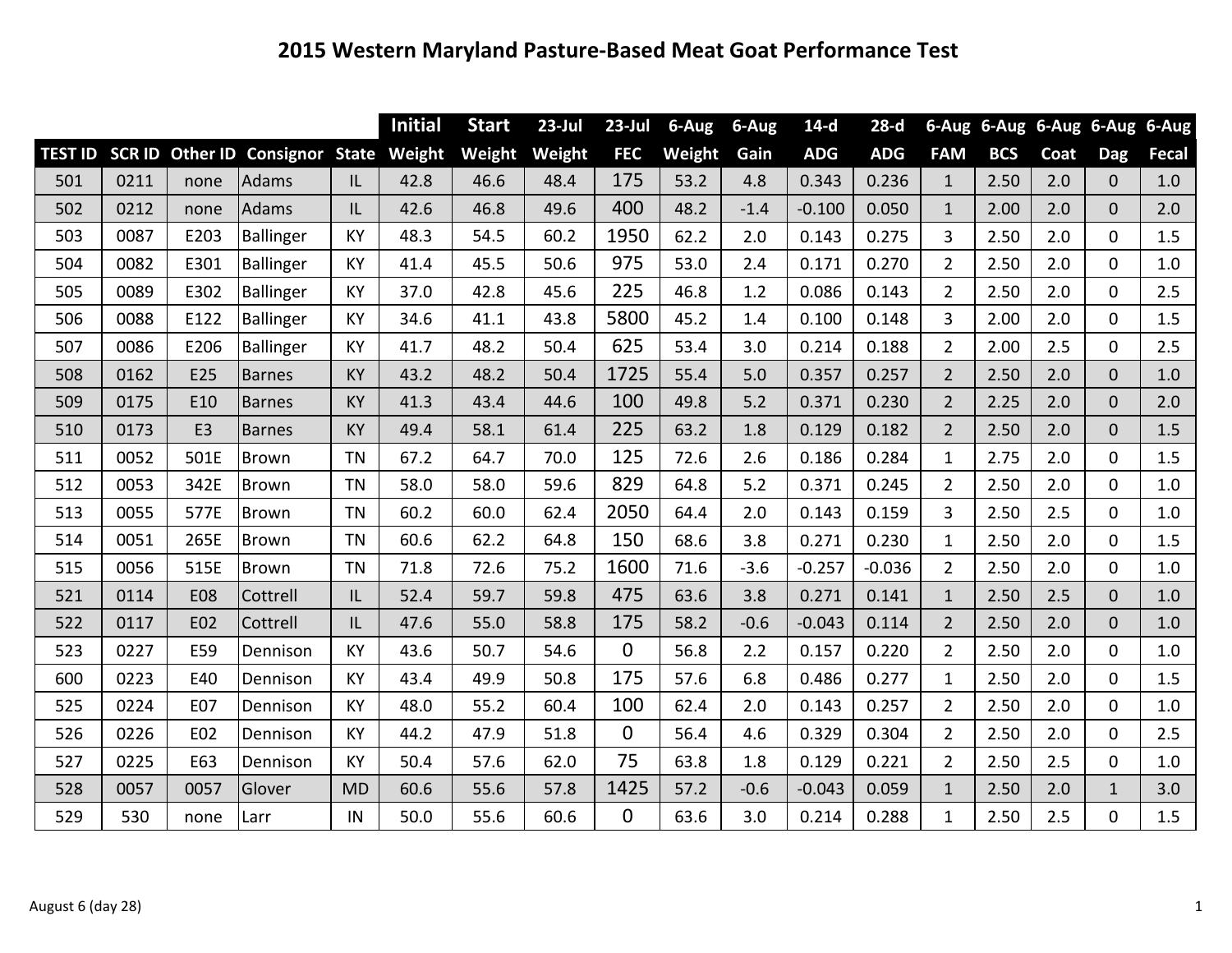|     |      |      |                                                |           | <b>Initial</b> | <b>Start</b> | $23$ -Jul | $23$ -Jul      | 6-Aug  | $6 - Aug$ | $14-d$     | $28-d$     |                | 6-Aug 6-Aug 6-Aug 6-Aug 6-Aug |      |                |              |
|-----|------|------|------------------------------------------------|-----------|----------------|--------------|-----------|----------------|--------|-----------|------------|------------|----------------|-------------------------------|------|----------------|--------------|
|     |      |      | <b>TEST ID SCR ID Other ID Consignor State</b> |           | Weight         | Weight       | Weight    | <b>FEC</b>     | Weight | Gain      | <b>ADG</b> | <b>ADG</b> | <b>FAM</b>     | <b>BCS</b>                    | Coat | <b>Dag</b>     | <b>Fecal</b> |
| 530 | 513  | none | Larr                                           | IN        | 46.0           | 52.8         | 59.0      | 150            | 62.8   | 3.8       | 0.271      | 0.357      | $\mathbf{1}$   | 2.50                          | 2.0  | 0              | 1.0          |
| 531 | 517  | none | Larr                                           | IN        | 48.0           | 56.5         | 60.2      | na             | 62.8   | 2.6       | 0.186      | 0.225      | $\mathbf{1}$   | 2.50                          | 2.0  | $\overline{3}$ | 4.0          |
| 532 | 504  | none | Larr                                           | IN        | 62.4           | 69.0         | 71.0      | 75             | 72.8   | 1.8       | 0.129      | 0.136      | $\overline{2}$ | 2.50                          | 2.0  | $\mathbf{1}$   | 2.0          |
| 533 | 601  | none | Loos                                           | IL        | 59.8           | 63.4         | 65.6      | 825            | 64.4   | $-1.2$    | $-0.086$   | 0.038      | $\overline{2}$ | 2.25                          | 2.0  | $\mathbf{1}$   | 1.0          |
| 534 | 600  | none | Loos                                           | IL.       | 57.6           | 58.5         | 62.8      | 775            | 66.8   | 4.0       | 0.286      | 0.296      | $\mathbf{1}$   | 2.50                          | 2.0  | $\overline{0}$ | 4.0          |
| 535 | 704  | none | Loos                                           | IL.       | 46.0           | 48.6         | 51.6      | 2400           | 55.2   | 3.6       | 0.257      | 0.236      | $\mathbf{1}$   | 2.50                          | 2.0  | $\overline{0}$ | 1.0          |
| 536 | 003  | none | Loyd                                           | <b>NC</b> | 60.6           | 57.4         | 61.2      | 150            | 56.6   | $-4.6$    | $-0.329$   | $-0.027$   | $\overline{2}$ | 2.00                          | 2.0  | $\overline{2}$ | 1.0          |
| 537 | 001  | none | Loyd                                           | <b>NC</b> | 67.4           | 62.7         | 66.2      | 25             | 67.4   | 1.2       | 0.086      | 0.168      | $\mathbf{2}$   | 2.50                          | 2.0  | 0              | 1.0          |
| 538 | 002  | none | Loyd                                           | <b>NC</b> | 58.8           | 56.1         | 59.2      | $\overline{0}$ | 62.8   | 3.6       | 0.257      | 0.239      | $\overline{3}$ | 2.50                          | 2.0  | 0              | 1.0          |
| 539 | 0237 | none | Majancsik                                      | <b>KY</b> | 41.4           | 48.4         | 54.4      | 25             | 57.2   | 2.8       | 0.200      | 0.314      | $\mathbf{1}$   | 2.50                          | 2.0  | $\mathbf 0$    | 1.0          |
| 540 | 0253 | none | Majancsik                                      | KY        | 38.4           | 40.7         | 43.6      | 25             | 47.2   | 3.6       | 0.257      | 0.232      | $\overline{2}$ | 2.75                          | 2.0  | $\overline{0}$ | 1.0          |
| 541 | 0222 | none | Majancsik                                      | <b>KY</b> | 38.8           | 42.8         | 45.6      | 50             | 49.2   | 3.6       | 0.257      | 0.230      | $\overline{2}$ | 2.50                          | 2.0  | $\overline{0}$ | 2.5          |
| 542 | 0211 | none | Majancsik                                      | KY        | 41.2           | 47.8         | 51.4      | 75             | 56.6   | 5.2       | 0.371      | 0.316      | 2 <sup>2</sup> | 2.75                          | 2.0  | $\overline{0}$ | 2.0          |
| 543 | R126 | none | Maynard<br>Dishman                             | <b>TN</b> | 63.2           | 64.9         | 64.2      | 275            | 68.2   | 4.0       | 0.286      | 0.120      | $\mathbf{1}$   | 2.50                          | 2.0  | $\mathbf{0}$   | 1.0          |
| 544 | R020 | none | Maynard<br>Dishman                             | <b>TN</b> | 55.4           | 59.1         | 59.4      | 225            | 62.4   | 3.0       | 0.214      | 0.118      | $\overline{3}$ | 2.25                          | 2.5  | $\mathbf{0}$   | 2.0          |
| 546 | 3953 | E175 | Murphy                                         | <b>NJ</b> | 58.0           | 63.1         | 66.8      | 300            | 68.6   | 1.8       | 0.129      | 0.196      | $\mathbf{1}$   | 2.50                          | 2.0  | $\overline{0}$ | 1.5          |
| 547 | 3944 | E170 | Murphy                                         | <b>NJ</b> | 45.6           | 55.3         | 59.6      | 125            | 63.4   | 3.8       | 0.271      | 0.289      | $\mathbf{1}$   | 2.25                          | 2.0  | $\overline{0}$ | 2.0          |
| 548 | 3847 | E120 | Murphy                                         | NJ        | 65.4           | 76.8         | 83.6      | 725            | 87.8   | 4.2       | 0.300      | 0.395      | 2 <sup>1</sup> | 2.50                          | 2.0  | $\Omega$       | 1.5          |
| 549 | 3737 | E113 | Murphy                                         | NJ        | 66.8           | 76.1         | 80.2      | 1250           | 83.6   | 3.4       | 0.243      | 0.268      | $\mathbf{1}$   | 2.50                          | 2.0  | $\overline{0}$ | 2.0          |
| 550 | 3938 | E163 | Murphy                                         | <b>NJ</b> | 61.6           | 71.9         | 75.2      | 175            | 81.6   | 6.4       | 0.457      | 0.346      | $\mathbf{1}$   | 2.50                          | 2.0  | $\overline{0}$ | 1.5          |
| 551 | 1520 | none | Nelson                                         | <b>MD</b> | 45.2           | 47.1         | 52.4      | 100            | 58.6   | 6.2       | 0.443      | 0.413      | $\overline{2}$ | 2.50                          | 2.0  | 0              | 2.0          |
| 552 | 1513 | none | Nelson                                         | <b>MD</b> | 49.8           | 49.5         | 49.0      | na             | 56.2   | 7.2       | 0.514      | 0.241      | $\overline{2}$ | 2.00                          | 2.0  | $\overline{2}$ | 1.5          |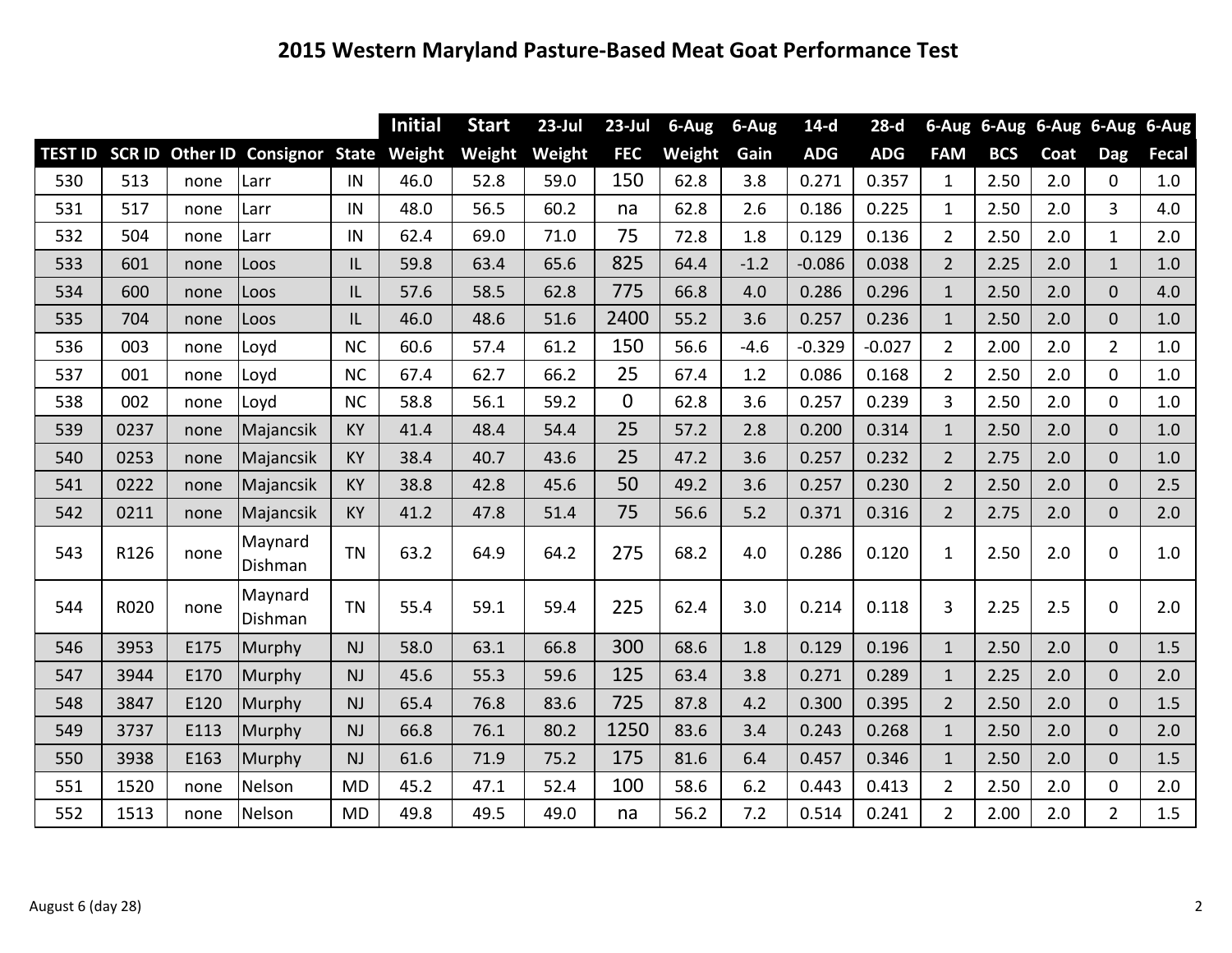|     |      |      |                                                |           | <b>Initial</b> | <b>Start</b> | $23$ -Jul | $23$ -Jul      | 6-Aug  | 6-Aug  | $14-d$     | $28-d$     |                | 6-Aug 6-Aug 6-Aug 6-Aug 6-Aug |      |                |              |
|-----|------|------|------------------------------------------------|-----------|----------------|--------------|-----------|----------------|--------|--------|------------|------------|----------------|-------------------------------|------|----------------|--------------|
|     |      |      | TEST ID SCR ID Other ID Consignor State Weight |           |                | Weight       | Weight    | <b>FEC</b>     | Weight | Gain   | <b>ADG</b> | <b>ADG</b> | <b>FAM</b>     | <b>BCS</b>                    | Coat | <b>Dag</b>     | <b>Fecal</b> |
| 553 | 1515 | none | Nelson                                         | <b>MD</b> | 38.0           | 43.2         | 41.6      | 375            | 45.0   | 3.4    | 0.243      | 0.066      | $\overline{2}$ | 2.25                          | 2.0  | $\mathbf{1}$   | 2.5          |
| 554 | 1507 | none | Nelson                                         | <b>MD</b> | 48.6           | 51.4         | 55.2      | 125            | 58.4   | 3.2    | 0.229      | 0.252      | $\overline{2}$ | 2.50                          | 2.0  | $\mathbf{0}$   | 1.0          |
| 555 | 1518 | none | Nelson                                         | <b>MD</b> | 37.6           | 36.2         | 43.6      | 350            | 45.6   | 2.0    | 0.143      | 0.336      | $\overline{2}$ | 2.00                          | 2.0  | $\mathbf{0}$   | 2.5          |
| 556 | 1503 | none | Peters                                         | <b>NC</b> | 38.2           | 41.8         | 41.0      | 100            | 44.8   | 3.8    | 0.271      | 0.109      | $2^{\circ}$    | 2.00                          | 2.0  | $\Omega$       | 2.0          |
| 557 | 1505 | none | Peters                                         | <b>NC</b> | 32.6           | 37.8         | 40.6      | 250            | 44.6   | 4.0    | 0.286      | 0.243      | $2^{\circ}$    | 2.50                          | 2.0  | $\overline{0}$ | 2.0          |
| 558 | 1507 | none | Peters                                         | <b>NC</b> | 38.6           | 42.1         | 46.8      | 200            | 51.4   | 4.6    | 0.329      | 0.334      | $\mathbf{1}$   | 2.50                          | 2.0  | $\mathbf{0}$   | 1.5          |
| 559 | 1517 | none | Peters                                         | <b>NC</b> | 41.2           | 46.8         | 52.0      | 175            | 53.4   | 1.4    | 0.100      | 0.238      | $2^{\circ}$    | 2.00                          | 2.0  | $\mathbf{0}$   | 1.0          |
| 560 | 1509 | none | Peters                                         | <b>NC</b> | 42.0           | 50.3         | 51.2      | 50             | 55.8   | 4.6    | 0.329      | 0.198      | $\overline{2}$ | 2.25                          | 2.0  | $\mathbf{0}$   | 2.0          |
| 561 | 1501 | none | Pinneo                                         | <b>KS</b> | 57.4           | 60.7         | 58.4      | 325            | 60.2   | 1.8    | 0.129      | $-0.018$   | $\overline{2}$ | 2.75                          | 2.0  | $\mathbf{1}$   | 2.5          |
| 562 | 1503 | none | Pinneo                                         | <b>KS</b> | 43.2           | 50.2         | 53.8      | 625            | 54.6   | 0.8    | 0.057      | 0.159      | $\mathbf{1}$   | 2.00                          | 2.0  | 0              | 1.5          |
| 563 | 1515 | none | Pinneo                                         | <b>KS</b> | 47.2           | 53.1         | 55.6      | 850            | 61.8   | 6.2    | 0.443      | 0.313      | $\overline{2}$ | 2.50                          | 2.0  | $\mathbf{0}$   | 1.0          |
| 564 | 1567 | none | Pinneo                                         | <b>KS</b> | 44.4           | 48.0         | 48.8      | 750            | 49.8   | 1.0    | 0.071      | 0.066      | $\overline{2}$ | 2.25                          | 2.0  | $\mathbf{0}$   | 1.0          |
| 565 | 413  | none | Pursel                                         | PA        | 55.6           | 55.4         | 58.6      | $\overline{0}$ | 62.4   | 3.8    | 0.271      | 0.250      | $2^{\circ}$    | 2.50                          | 2.0  | $\Omega$       | 1.0          |
| 566 | 0001 | none | Purich                                         | VT        | 48.0           | 53.6         | 53.8      | 525            | 57.2   | 3.4    | 0.243      | 0.130      | $\overline{2}$ | 2.25                          | 2.0  | $\mathbf{0}$   | 2.5          |
| 567 | 0005 | none | Purich                                         | VT        | 43.0           | 47.8         | 44.4      | 1150           | 47.6   | 3.2    | 0.229      | $-0.005$   | $2^{\circ}$    | 2.25                          | 2.0  | $\Omega$       | 1.0          |
| 568 | 0002 | none | Purich                                         | VT        | 52.4           | 57.7         | 61.8      | 1200           | 67.0   | 5.2    | 0.371      | 0.332      | 3              | 2.75                          | 2.0  | $\Omega$       | 2.0          |
| 599 | 0087 | 10   | Reece                                          | <b>TN</b> | 47.8           | 53.0         | 54.8      | 75             | 58.0   | 3.2    | 0.229      | 0.179      | $\mathbf{1}$   | 2.50                          | 2.0  | $\overline{0}$ | 2.5          |
| 570 | 0085 | 6    | Reece                                          | <b>TN</b> | 50.6           | 50.9         | 57.6      | 825            | 56.0   | $-1.6$ | $-0.114$   | 0.184      | $\overline{2}$ | 2.50                          | 2.0  | $\mathbf{1}$   | 3.0          |
| 571 | 0088 | 18   | Reece                                          | <b>TN</b> | 52.8           | 57.8         | 57.0      | 4500           | 55.4   | $-1.6$ | $-0.114$   | $-0.084$   | 2 <sup>1</sup> | 2.00                          | 2.0  | $\Omega$       | 2.0          |
| 572 | 0009 | 202  | Slavens                                        | <b>KS</b> | 48.0           | 52.1         | 55.6      | 125            | 56.0   | 0.4    | 0.029      | 0.139      | $\overline{3}$ | 2.75                          | 2.0  | $\mathbf{0}$   | 1.0          |
| 598 | 0005 | 118  | Slavens                                        | <b>KS</b> | 45.4           | 51.4         | 55.8      | 325            | 51.0   | $-4.8$ | $-0.343$   | $-0.013$   | $\mathbf{1}$   | 2.50                          | 2.0  | $\mathbf{1}$   | 2.0          |
| 574 | 0108 | none | Smith                                          | <b>VA</b> | 45.6           | 49.0         | 46.6      | 575            | 51.0   | 4.4    | 0.314      | 0.071      | $2^{\circ}$    | 2.00                          | 2.0  | $\Omega$       | 3.0          |
| 575 | 0110 | none | Smith                                          | VA        | 53.8           | 52.8         | 60.2      | 150            | 60.6   | 0.4    | 0.029      | 0.279      | $2^{\circ}$    | 2.50                          | 2.0  | $\mathbf{0}$   | 3.0          |
| 576 | 0111 | none | Smith                                          | VA        | 47.8           | 49.0         | 52.8      | 300            | 54.6   | 1.8    | 0.129      | 0.202      | 2 <sup>1</sup> | 2.50                          | 2.0  | $\Omega$       | 3.0          |